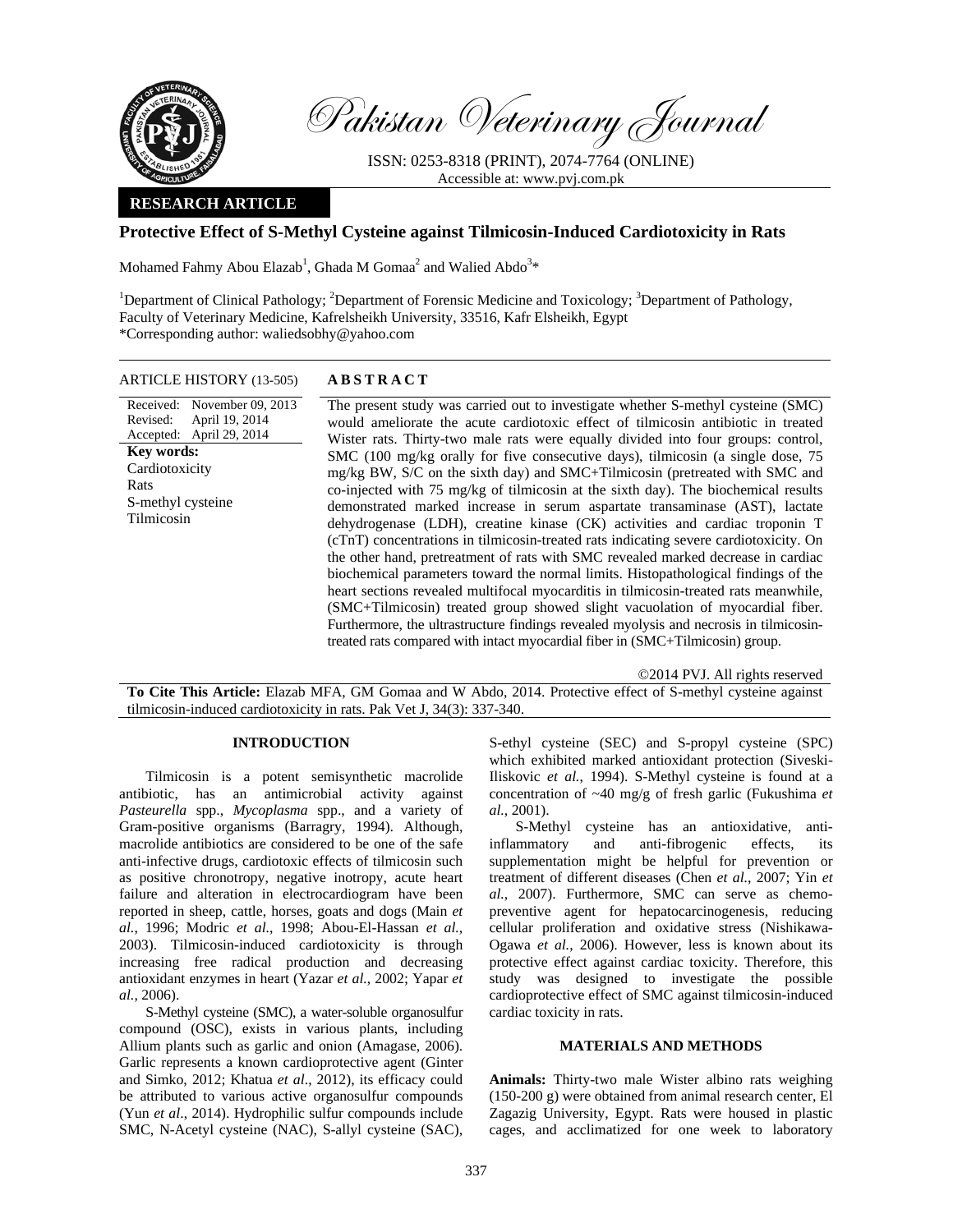conditions. The animals were provided commercial balanced diet and water, *ad libitum* throughout the experiment. All animal related procedures were carried out in accordance with the ethical committee of Kafrelshiekh University.

**Experimental design:** Thirty two rats were randomly divided into four equal groups, i.e., control, SMC, tilmicosin and SMC+Tilmicosin groups. Control rats received saline (oral and S/C injections) and SMC group received orally SMC (S-methyle cysteine, Sigma-Aldrich, USA; 100 mg/kg BW) for 5 days and injected with saline  $(S/C)$  on the 6<sup>th</sup> day. Tilmicosin group received orally saline for 5 days and then 24 hours later, the animals administered a single injection of tilmicosin (Micotil 300, Lilly Elanco, Istanbul, Turkey; 75 mg/kg BW S/C) whereas SMC+Tilmicosin group received SMC (100 mg/kg BW orally) for 5 days followed by single S/C injection of tilmicosin (75 mg/kg BW) at the sixth day. All animals were sacrificed on the  $7<sup>th</sup>$  day.

**Serum biochemical analysis:** The serum levels of AST, LDH, and CK were determined using commercially available standard diagnostic kits (Stanbio Laboratory Boerne, USA). The serum cTnT concentration was determined using ELISA kit (Roche Diagnostics, Mannheim Germany).

**Histopathological and ultra-structural examination:**  The heart tissue sections were directly fixed in 10% formalin, dehydrated, cleared and embedded in paraffin wax. Then blocks were sectioned in 4  $\mu$ m thickness and stained by H&E. Heart specimens were also processed for electron microscopy as described by (Nawrot *et al.*, 2013). The samples were then observed under a JEM, 100CXII electron microscope.

**Statistical analysis:** Statistical analysis was carried out by using the SPSS software, version 16 (SPSS Inc., Chicago, IL, USA). Groups data were compared by one-way analysis of variance (ANOVA), followed by LSD test. The statistical significance was accepted at  $(P<0.05)$ .

# **RESULTS**

This study was carried out to investigate the protective effect of SMC against timicosin-induced cardiotoxicity by measuring the cardiac enzyme markers, cTnT, and cardiac histopathology. Firstly, Serum enzyme biomarkers were investigated; as presented in Table 1, Animals treated with tilmicosin showed significant increase in the serum levels of AST, LDH, and CK compared to normal control group and SMC-only treated group (P<0.05). Pretreatment with SMC in the SMC+Tilmicosin group significantly reduced the serum levels of AST, LDH, and CK as compared to tilmicosin treated group  $(P<0.05)$ .

Also, cardiac troponin T was measured; animals treated with tilmicosin showed significant increase in the serum concentration of cTnT compared to normal control group and SMC-only treated group (P<0.05) (Table 1). SMC+Tilmicosin treated group showed significantly lower serum levels of cTnT as compared to tilmicosin

treated group  $(P<0.05)$ . No significant difference was observed in the rats treated with SMC alone compared with normal control rats.

Histopathological findings of heart sections from normal and SMC treated animals showed normal morphological appearances (Fig. 1, A-C), whereas tilmicosin-treated group revealed myocardial necrosis associated with lymphocytic infiltration and multifocal vacuolation of myocardial fibers (Fig. 1, E). The rats pretreated with SMC and co-injected with tilmicosin demonstrated slight vacuolation of the myocardial fibers (Fig. 1, G).

Transmission electron microscopic images, from the ventricular wall of both control and SMC groups, showed normal myocardial fibrils (Fig. 1, B-D). Tilmicosin demonstrated severe fragmentation and loss of myofibrils, swelling of mitochondria and loss of their cristae (Fig. 1, F). SMC*-*Tilmicosin treated rats showed only minimal myocytolysis (Fig. 1, H).

### **DISCUSSION**

Cardiotoxicity represents one of the most serious side effects associated with new drug development. Tilmicosin has been prepared by chemical modification of desmycosin and used for the treatment of respiratory tract infections. The heart is the target organ of acute tilmicosin toxicity (McGuigan, 1994). Tilmicosin increased the free radical production and also decreased the antioxidant enzymes as SOD, CAT and GPx activities in cardiac tissue (Yazar *et al.*, 2002; Cetin *et al.*, 2011). It is well known that the heart is more susceptible to free radicalinduced damage, because it has relatively low levels of these antioxidant enzymes (Abou-El-Hassan *et al.*, 2003).

Serum AST, LDH and CK enzymes activities have been used as markers of myocardial oxidative stress, usually associated with ischemic or toxic myocardial injury, and reflect the extent of damage in its musculature (Zhou *et al.*, 2008; Jahan *et al.*, 2012). Intriguingly, the significant alterations of these enzymes could be also indicating hepatic and cardiac intoxication. Tilmicosin administration markedly elevated serum activities of AST, LDH, and CK. Interestingly, pre-administration of SMC in tilmicosin treated group markedly reduced the activities of the cardiac enzymes to the normal levels. Tilmicosin treatment demonstrated also significant elevation in the serum concentration of cTnT which nearly reversed towards control group levels by SMC pretreatment. CTnT is a contractile protein that released from myocardium in proportion to the degree of tissue injury and disruption of myocyte membranes. CTnT is one of the most preferred biomarkers for myocardial infarction as proposed by the American College of Cardiology and the European Society of Cardiology (Babuin and Jaffe, 2005; Korff *et al.*, 2006). Serum levels of cTnT have been shown to increase in myocardial infarction (Kaur *et al*., 2013). Several dozen published studies have directly confirmed its effectiveness in laboratory animals for assessment of cardiotoxicity (O'Brien, 2008). AST, LDH and CK measurement has long been used to detect cardiac and skeletal muscle injury, but these three biomarkers lack sensitivity and specificity (Chan and Ng, 2010; Kaur *et al*., 2013).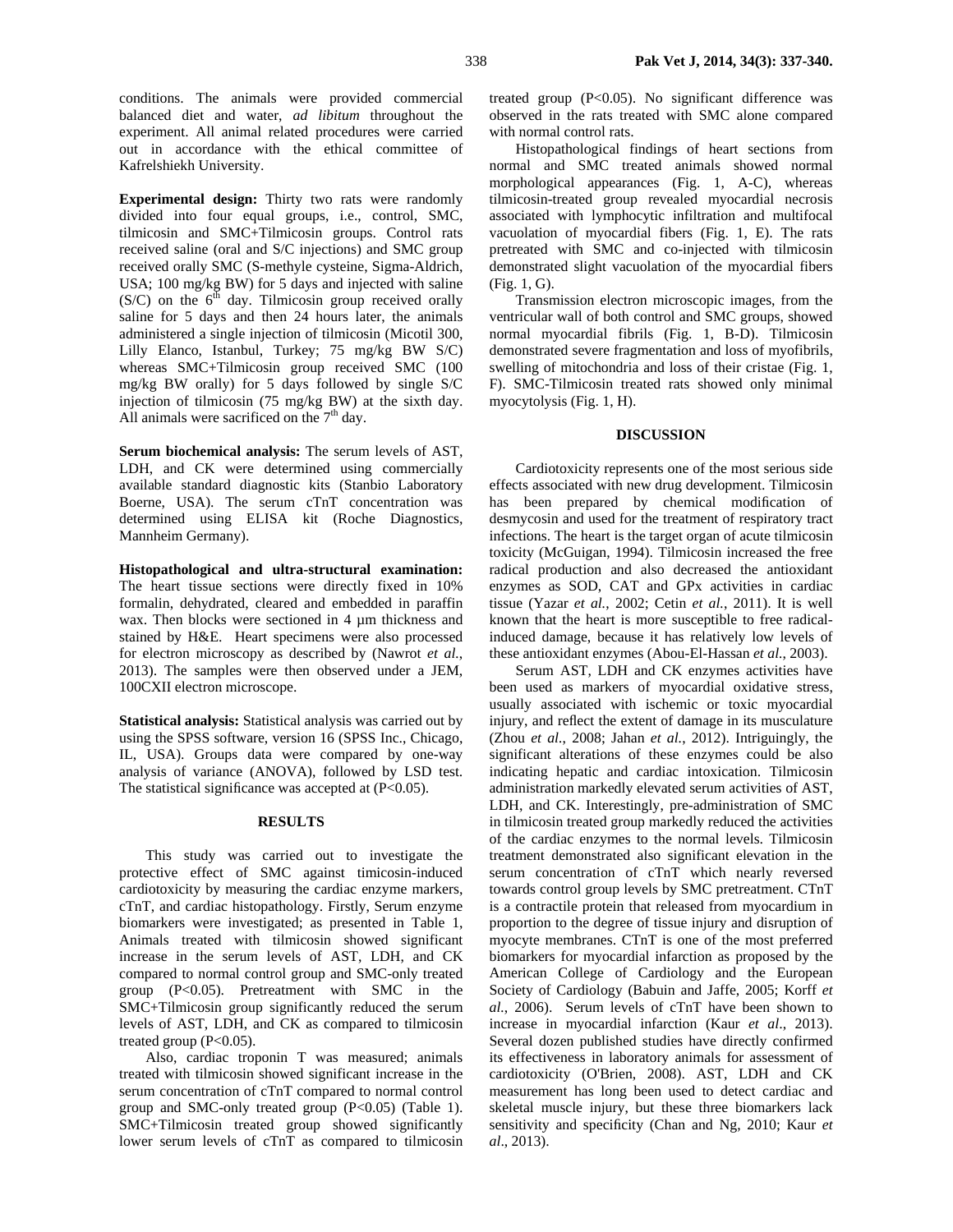

**Fig. 1:** Histopathological and ultra-structural findings of different tilmicosin treated groups with or without pretreatment with SMC. **A, B)** heart sections of normal non treated rats showing normal myocardial fibers; **C, D)** heart sections from SMC treated group also revealed normal myocardial fibers; **E, F)** heart sections of tilmicosin-treated rats revealing marked degeneration of myocardial fibers and mononuclear inflammatory cells infiltration, also severe loss and fragmentation of myofibrils; **G, H)** heart sections of SMC+Tilmicosin treated rats revealing slight vacuolation of myocardial fibers and fragmentation of the myofibrils. **M** referred to mitochondria, **Z** referred to Z line. A, C, E and G: H&E satin, Scale bar: 100µm. B: E/M, Scale bar:  $1 \mu m$ ; D,  $\overline{F}$  and G: E/M, Scale bar:  $2 \mu m$ ).

**Table 1:** Effect of SMC on cardiac enzyme activities and cTnT in tilmicosin-treated rats

| Freatment      | ' (U/L)<br>AST       | LDH (U/L)                        | CK (U/L)             | $cTnT(\mu g/L)$               |
|----------------|----------------------|----------------------------------|----------------------|-------------------------------|
| Control        | $65.00 \pm 5.52$     | 1403.67±30.99                    | 359.50±24.54         | $15.80 \pm 1.10$              |
| <b>SMC</b>     | 74.75±1.08           | 1268.33±44.68                    | $356.33 \pm 11.05$   | $13.76 \pm 2.15$              |
| Tilmicosin     | $138.25 \pm 15.45^a$ | $1668.50 \pm 23.38$ <sup>a</sup> | $510.50 \pm 29.16^a$ | $40.67 \pm 9.23$ <sup>a</sup> |
| SMC+Tilmicosin | $85.00 \pm 6.35$     | 1432.33±65.13                    | $318.67 \pm 16.19$   | $15.40 \pm 1.04$              |

Data are expressed as mean±S.E. Superscripts within the same column indicate significant difference between the treatments (P<0.05). AST: serum aspartate transaminase, LDH: lactate dehydrogenase, CK: creatine kinase, cTnT: cardiac troponin T. SMC: animals received orally S-methyl cysteine, Tilmicosin: animals administered a single S/C injection of tilmicosin.